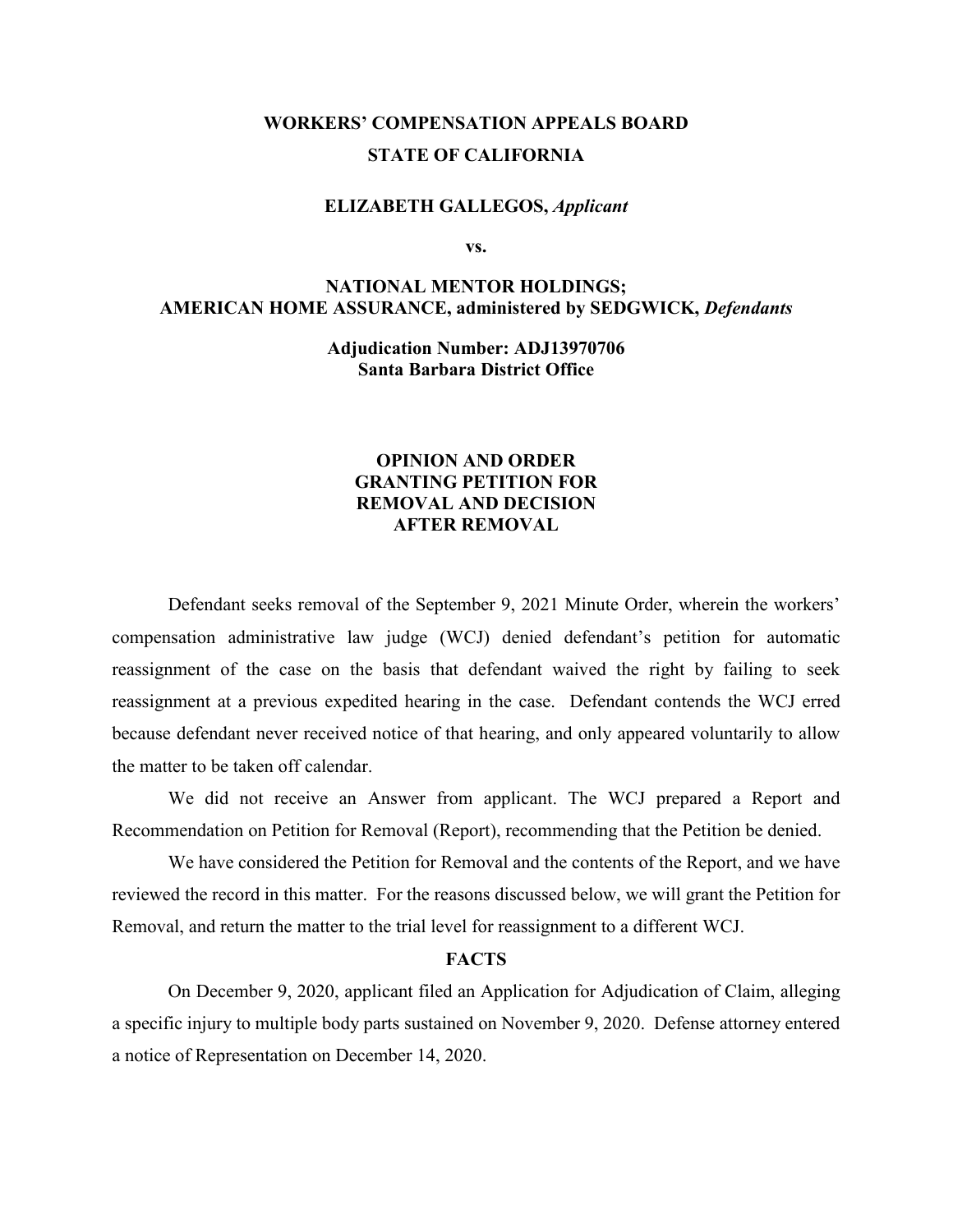On March 5, 2021, applicant filed a Declaration of Readiness to Proceed, seeking an expedited hearing to address issues related to medical treatment, and an expedited hearing was scheduled for March 25, 2021 with WCJ Seiden, the Presiding Judge of the Santa Barbara District Office. However, according to the Petition stated under penalty of perjury, defense counsel never received a Notice of Hearing for this hearing. According to the record in Communications in the Electronic Adjudication Management System (EAMS), the notice of hearing was served by the WCAB via U.S. Mail on March 9, 2021, and sent to applicant, applicant's attorneys, and defendant's third party adjuster Sedgwick. No other persons are listed for service.

On March 25, 2021, applicant appeared before WCJ Seiden. When defense counsel did not promptly appear, applicant's attorney sent an email requesting her appearance, and defense counsel made a remote appearance a few minutes later. The matter was taken off calendar per the joint request of the parties without substantive proceedings. (Minutes of Hearing 3/25/2021, at p 1.)

On August 18, 2021, applicant filed another Declaration of Readiness to Proceed, and a second expedited hearing was set for September 9, 2021; this time, there is no dispute that defendant was properly served with a Notice of Hearing. On August 24, 2021, defendant filed a Petition for Automatic Reassignment pursuant to WCAB Rule 10788 (Cal. Code Regs., tit. 8, § 10788). At the September 9, 2021 hearing, WCJ Seiden denied the Petition for Automatic Reassignment. $<sup>1</sup>$  $<sup>1</sup>$  $<sup>1</sup>$ </sup>

This Petition for Removal followed. The Report makes clear that WCJ Seiden found defendant waived any right to seek reassignment of the September 9, 2021 expedited hearing when defense counsel appeared at the March 25, 2021 expedited hearing and did not seek reassignment at that time. (Report, at pp.  $2-3$ .)

#### **DISCUSSION**

Removal is an extraordinary remedy rarely exercised by the Appeals Board. (*Cortez v. Workers' Comp. Appeals Bd.* (2006) 136 Cal.App.4th 596, 599, fn. 5 [71 Cal.Comp.Cases 155]; *Kleemann v. Workers' Comp. Appeals B*d. (2005) 127 Cal.App.4th 274, 280, fn. 2 [70 Cal.Comp.Cases 133].) The Appeals Board will grant removal only if the petitioner shows that significant prejudice or irreparable harm will result if removal is not granted. (Cal. Code Regs.,

<span id="page-1-0"></span><sup>&</sup>lt;sup>1</sup> Because defendant does not contest the substantive actions taken by WCJ Seiden at the hearing, we limit our review to the decision to deny the Petition for Automatic Reassignment.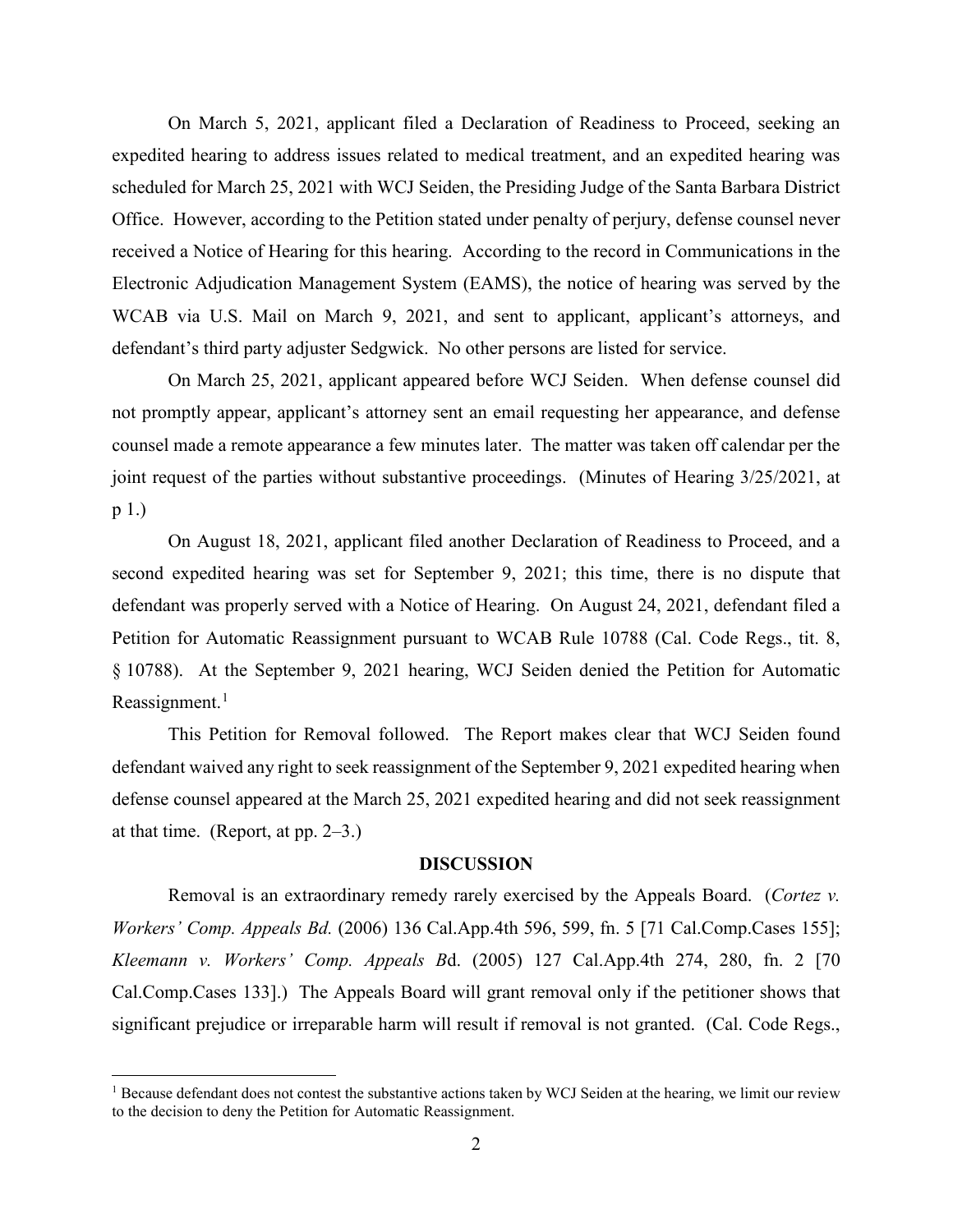tit. 8, § 10955(a); see also *Cortez, supra*; *Kleemann, supra*.) Also, the petitioner must demonstrate that reconsideration will not be an adequate remedy if a final decision adverse to the petitioner ultimately issues. (Cal. Code Regs., tit. 8, § 10955(a).)

WCAB Rule 10788 states:

A party shall be entitled to automatic reassignment of a trial or expedited hearing to another workers' compensation judge in accordance with the provisions of this rule. Consolidated cases are to be considered as one case within the meaning of this rule.

(a) An injured worker shall be entitled to one reassignment of a workers' compensation judge for trial or expedited hearing. The defendants shall be entitled to one reassignment of a workers' compensation judge for a trial or expedited hearing, which may be exercised by any of them. This rule is not applicable to conference hearings. In no event shall any motion or petition for reassignment be entertained after the swearing of the first witness at a trial or expedited hearing.

(b) If the parties are first notified of the identity of the workers' compensation judge assigned for trial at a mandatory settlement conference, at a status conference, at a lien conference, at a priority conference or upon reassignment at the time of trial, to exercise the right to automatic reassignment a party must make an oral motion immediately upon learning the name of the workers' compensation judge to whom the case has been assigned for trial. The motion shall be acted upon immediately by the presiding workers' compensation judge.

(c) If the parties are first notified of the identity of the workers' compensation judge assigned for trial or expedited hearing by a notice of trial served by mail, to exercise the right to automatic reassignment a party must file a petition requesting reassignment not more than 5 days after receipt of the notice of trial or expedited hearing. The presiding workers' compensation judge shall rule on any petition for automatic reassignment.

(Cal. Code Regs., tit. 8, § 10788.) Where a party has notice of the WCJ assigned to a particular expedited hearing or trial but elects not to pursue automatic reassignment, that party forfeits the right to seek reassignment at any future expedited hearings or trials in the same matter as long as the same judge remains assigned to the case. (*Bennett v. County of San Luis Obispo* (1979) 44 Cal.Comp.Cases 835, 836–37 (Appeals Board en banc).)

The key legal question we must resolve is whether any provision of Rule 10788 was triggered with relation to the March 25, 2021 expedited hearing. If defendant was on notice that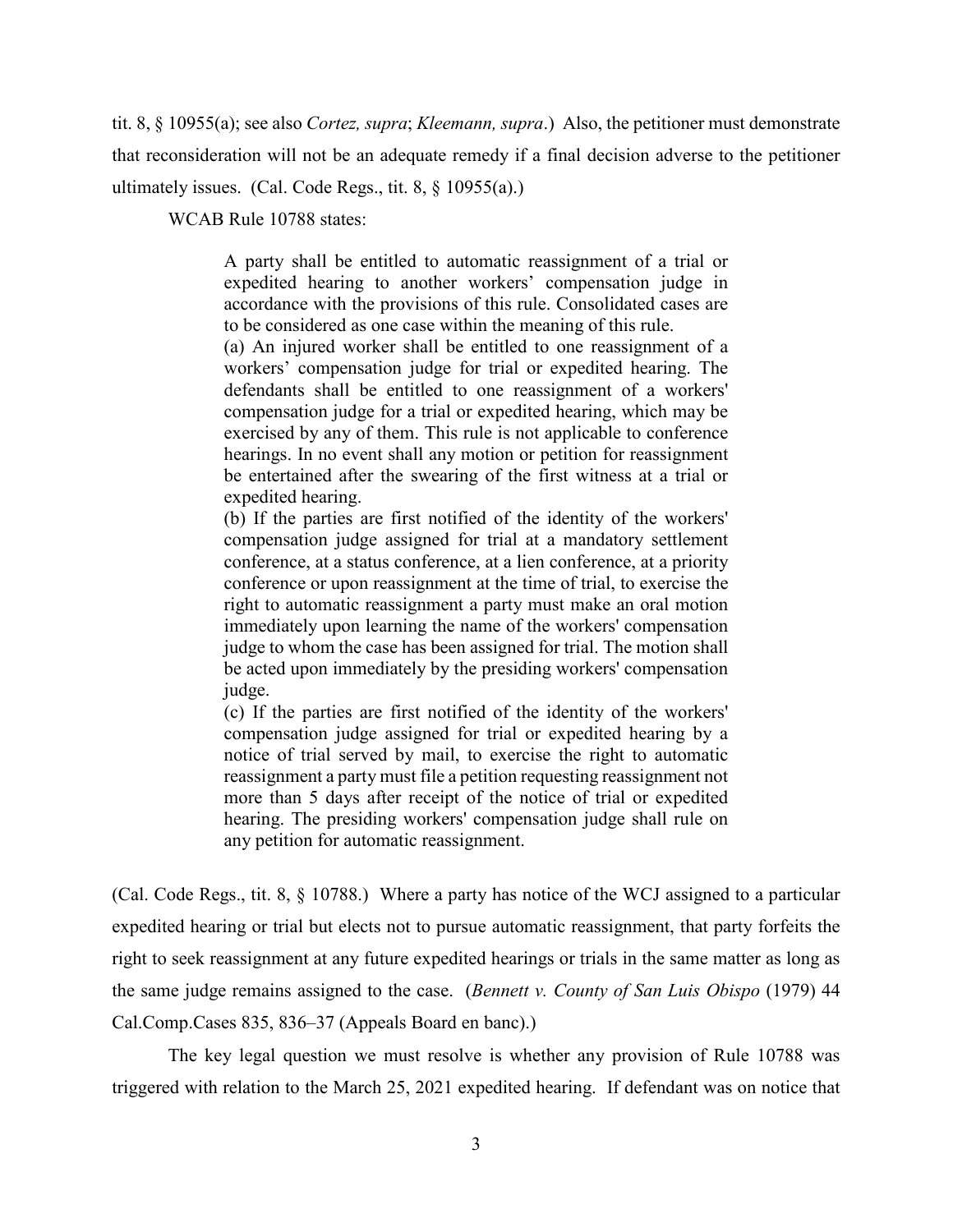WCJ Seiden would be presiding at that hearing pursuant to subdivisions (b) or (c), or if any witnesses were sworn in pursuant to subdivision (a), the failure to seek reassignment at the March 25, 2021 hearing would preclude the August 24, 2021 Petition for Automatic Reassignment.

Because the March 25, 2021 hearing resulted in the matter going off calendar without substantive proceedings, it is clear that the prohibition in subdivision (a) on initiating a petition for reassignment after the swearing in of a witness was not triggered. Similarly, given defendant's statement under penalty of perjury that it did not receive the Notice of Hearing for the March 25, 2021 hearing, and our own EAMS records which appear to corroborate this lack of service, we conclude that defendant did not receive written notice of the March 25, 2021 hearing pursuant to subdivision (c).

Accordingly, the sole question that remains is whether defendant received notice pursuant to subdivision (b) that WCJ Seiden would be presiding over the March 25, 2021 expedited hearing. Although at first glance subdivision (b) appears to require an oral motion for reassignment "immediately upon learning the name of the workers' compensation judge to whom the case has been assigned for trial," a closer reading of the provision makes clear that this requirement applies only "[i]f the parties are first notified of the identity of the workers' compensation judge assigned for trial *at a mandatory settlement conference, at a status conference, at a lien conference, at a priority conference or upon reassignment at the time of trial*[.]" (Cal. Code Regs., tit. 8, § 10788(b), emphasis added). Here, defendant discovered that WCJ Seiden would be presiding at the March 25, 2021 expedited hearing at the expedited hearing itself, not at any prior proceeding. Because an expedited hearing is not among the listed proceedings at which an oral motion is required, discovering the identity of the WCJ at the expedited hearing itself did not trigger an obligation under subdivision (b) to make an immediate oral motion.

We recognize the apparent oddity of ruling that defendant never received notice pursuant to Rule 10788 that WCJ Seiden would be presiding over the March 25, 2021 expedited hearing even though defendant actually appeared at that hearing, where WCJ Seiden presided. However, legal notice is a term of art, and depends upon proper compliance with statutory mandates. (*Bolkiah v. Superior Court* (1999) 74 Cal.App.4th 984, 1000 ["strict compliance with service requirements is required under California law"].) Moreover, we note that subdivision (b) is predicated upon the assumption that *all* parties will receive notice of the WCJ's identity at the same time; where, as here, one party was erroneously deprived of the notice due to them by law,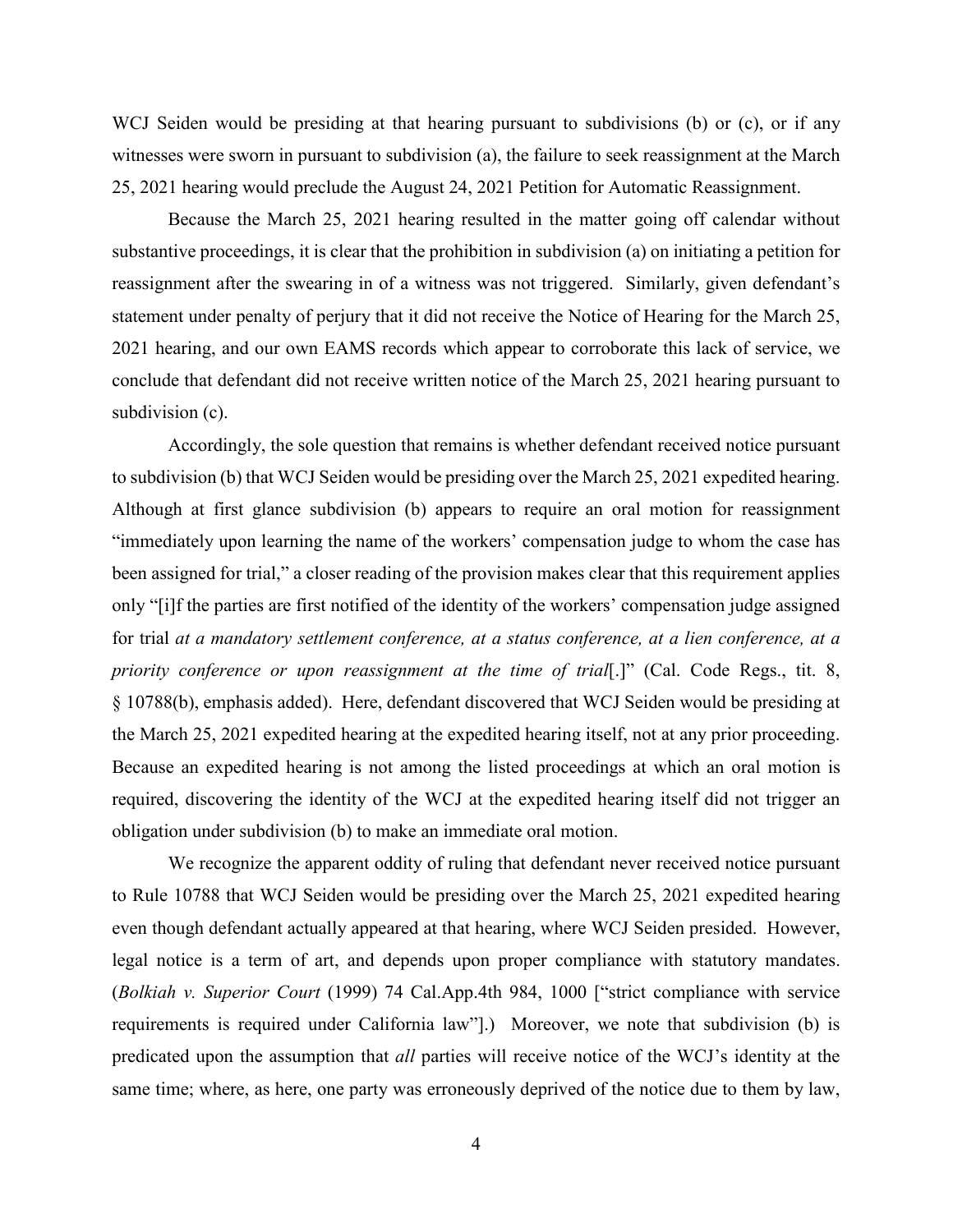it would be questionable as a matter of due process to hold them to the strict standards of a provision that does not explicitly apply to the situation.

Finally, we note that there are no concerns here of gamesmanship – defendant appeared at the initial hearing despite the lack of legally required notice, and the hearing was immediately taken off calendar at the request of the parties. This is not a situation where a party has attempted to gain some advantage by not seeking automatic reassignment at the first opportunity; defendant appears to have acted under good faith both in resolving the March 25, 2021 hearing expeditiously despite the lack of notice, and in timely petitioning for automatic reassignment upon receiving the first valid notice under Rule 10788.

We emphasize that our holding in this matter is narrow, applying only to the situation before us where a party does not receive notice of the identity of the WCJ pursuant to either subdivision (b) or (c) of Rule 10788 prior to an expedited hearing or trial, and where the expedited hearing or trial is resolved without the need for witness testimony or other substantive proceedings of the sort that would indicate the party has acquiesced to submitting the matter to the assigned WCJ.

Therefore, under the rare circumstances presented in this case, we conclude that defendant was not required to move for automatic reassignment at or prior to the March 25, 2021 expedited hearing in order to preserve the right to seek reassignment of the September 9, 2021 expedited hearing. Accordingly, the August 24, 2021 Petition for Automatic Reassignment should have been granted, and we will grant the Petition for Removal and return the matter to the trial level for reassignment to a new WCJ.[2](#page-4-0)

<span id="page-4-0"></span><sup>&</sup>lt;sup>2</sup> Because we conclude that the Petition for Automatic Reassignment should have been granted pursuant to Rule 10788, we do not consider defendant's alternative argument that WCJ Seiden should not have ruled on the petition himself.